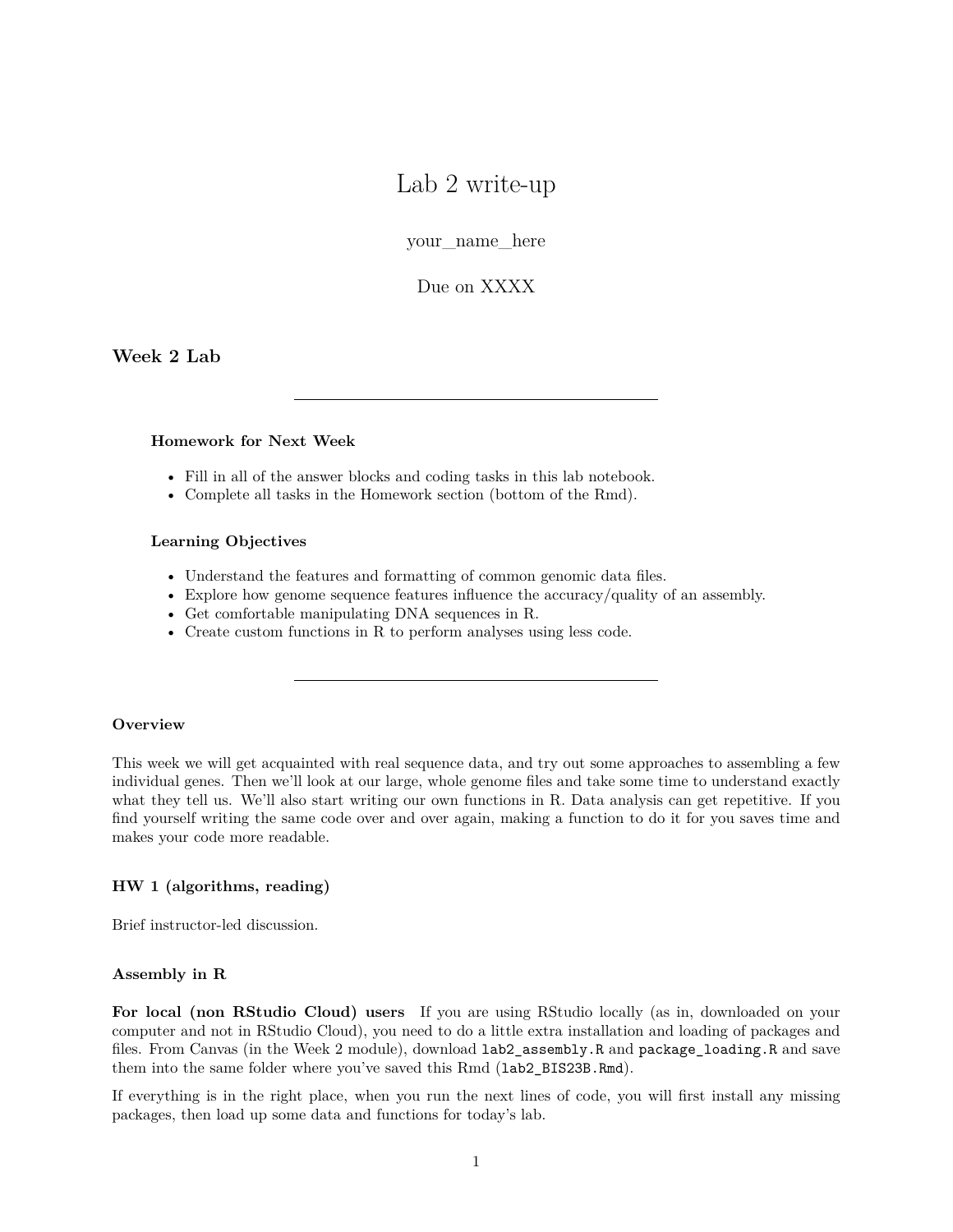```
# you only need to run these lines if you are using RStudio on your home
# computer; in RStudio Cloud the scripts have already been loaded.
source("package_loading.R")
source("lab2_assembly.R")
```
**Checking out our data** Whether you are using RStudio Cloud or you ran the scripts locally on your computer, you should now see a few objects in your environment (top right). These include several custom functions as well as 7 sets of mystery sequences. These functions require the package Biostrings to be loaded. (This was done behind the scenes on RStudio Cloud, or by using the script package loading.R for people using a downloaded version of RStudio.)

Now let's get to our new mystery data. We can begin by looking at mystery1.

mystery1

## [1] "GATTACGACTCACT" "TTACGACTCACTGGA" "TCACTGAAGTATCGCG" "ATCGCGATCATCAAC"

**length**(mystery1)

## [1] 4

**nchar**(mystery1)

## [1] 14 15 16 15

With these three lines of code we first viewed the raw data, counted the number of separate entries (strings) in the vector, then counted the number of characters in each string. In this case, the reads are not all the same length. But that won't matter for the assemble() function.

Let's use this assemble() function. We'll talk about this together as a class before setting you loose on some other data.

```
a1 <- assemble(mystery1, min_overlap = 5)
a2 <- assemble(mystery2, min_overlap = 5)
# Let's calculate coverage (how many reads overlap each
# site in the assembled sequence, on average)
# This is a measure of quality -- more coverage == more
# confidence that this is a correctly-assembled sequence.
# to find the coverage, we get the total length of our assembled contig(s)
len <- nchar(a1)
# then we get the total length of all our reads combined (which will be
# bigger than len, since some overlap)
total <- sum(nchar(mystery1))
# we divide the total length of all reads by the length of the contigs
coverage <- total/len
coverage
```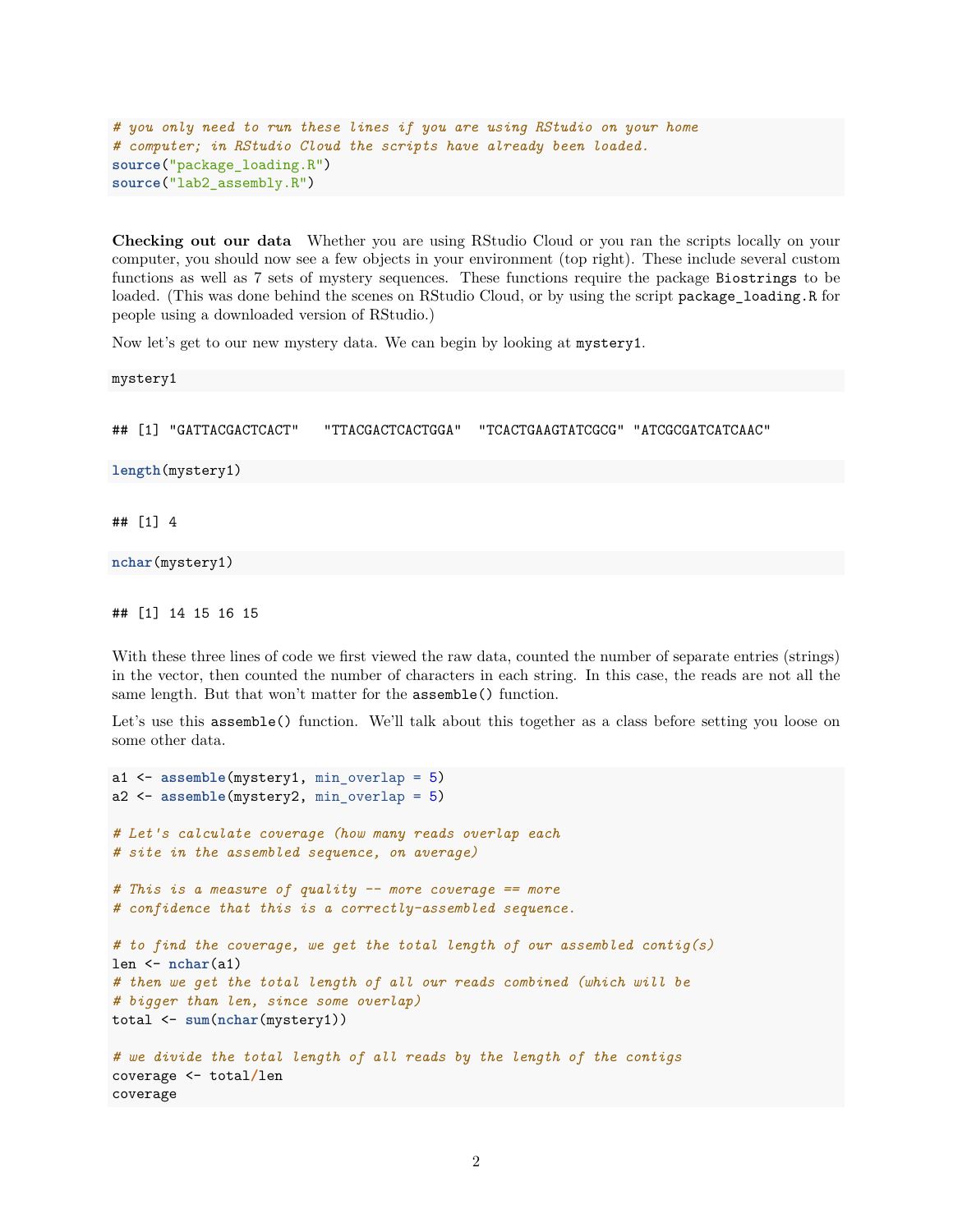#### ## [1] 1.764706

After you've assembled a set of sequences, you often want to make some calculations about the quality of your assembly. *Did they all overlap well enough to form a single sequence (contig)? How long is the contig? What's the coverage (the average number of reads for any given site in the contig)?* Next week you'll get more in depth with assessing assembly quality – we need to assess the quality of our halophile data.

#### **Pause here for an instructor-led discussion.**

**(Slightly) larger data sets** We still won't get anywhere near the size of a typical FASTQ file of sequencing reads, but let's assemble some of our other sets of reads.

# **A scavenger hunt to complete with in your breakout room**

- 1. Two of these mystery vectors are actually different sets of reads from the same exact sequence. Which ones are they? How do you know?
- 2. One of these sets of reads is from a complete, circular sequence of DNA. Which one? How do you know?
- 3. Does the minimum overlap make much of a difference for the assembly? What happens if it's very small, or large relative to your read lengths?
- 4. Do you get the same assembly every time if you run the exact same code? Check with group to see if your assemblies look the same.

**Answer block – scavenger hunt answers (1-2 sentences each.)**

#### **Write your answers below**

1. 2. 3. 4.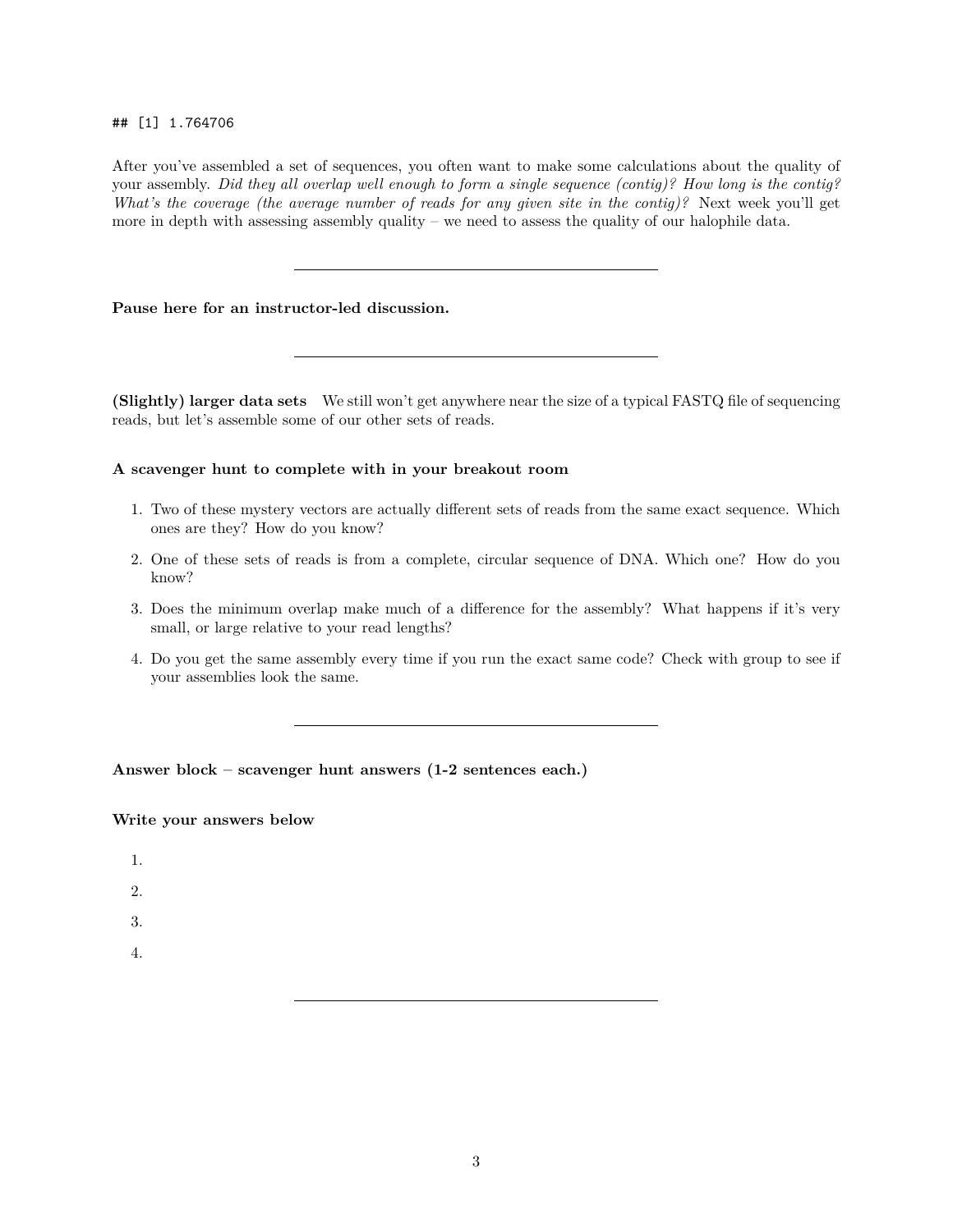```
# Use this space to write the code for assembling the mystery sequences
# Assemble mystery2, 3, 4, 5, 6, and 7, and store them as
# a2, a3, a4, a5, a6, a7
##################################
### Your code below ###
##################################
# example for mystery2
a2 <- assemble(mystery2, min_overlap = 5)
##################################
##################################
```
**Pause here for some discussion of our assembly findings**

#### **How can functions help us?**

We have assembled 7 different sets of mystery reads. We'll want to calculate some statistics about each of them, for example the counts of particular nucleotides. Let's create some functions to do this work for us, so that we don't have to rewrite the same code many times.

```
# Practice creating functions
# we first specify the function's name and the name of the arguments (inputs)
contig_num <- function(assembly)
{
    # this function, contig_num, takes an assembly
    # we'll assume the assembly is a vector of strings
    # the number of contigs is the number of different strings
    # in the vector, which is given by the length() function
    len <- length(assembly)
    # at the end of a function, either just put name of the output, (here
    # it's len), or use return() with your output
    return(len)
}
# This was not a useful function. length() does the job by itself.
contig_num(a1)
```
## [1] 1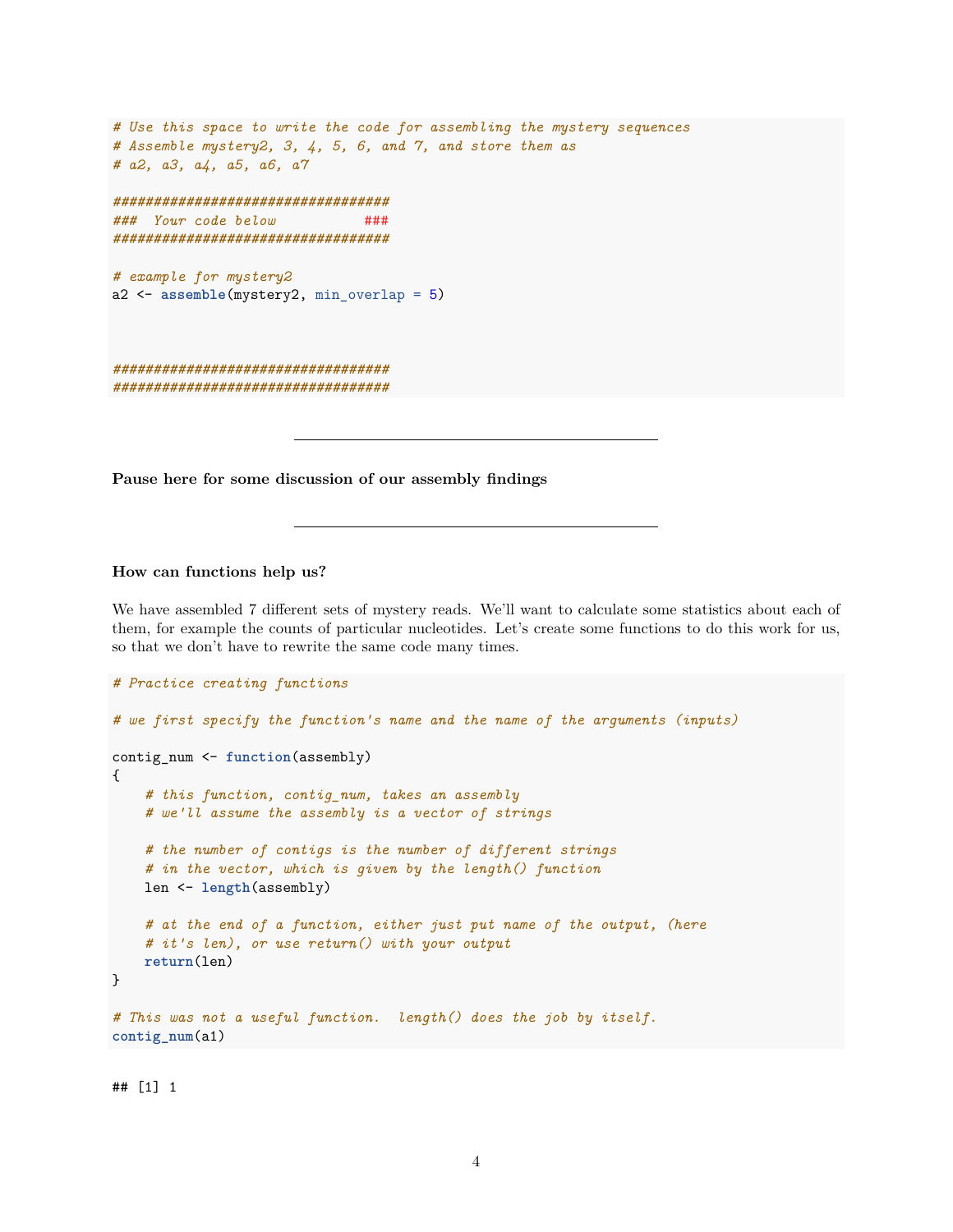#### **length**(a1)

```
## [1] 1
# But maybe we want to count the number of "A" base pairs in each contig.
# That requires a bit more code
count_A <- function(assembly)
{
    # this function, count_A, takes an assembly (vector of strings)
    # and will return a vector of integers (# of As in each contig)
    # split the string(s) into a list, then into a vector
    assembly_vec <- unlist(strsplit(assembly, split = ""))
    # note: we nested two functions, unlist() and strsplit(), to write
    # more compact code
    #check which entries equal A
    A_total <- sum(assembly_vec == "A")
    return(A_total)
}
# Run the lines above, and the function should now appear the
# Functions section in your environment
count_A(a1)
```

```
## [1] 10
```

```
# now let's look at a mystery function
# read the code and guess what it does
# then we can add comments together to explain it
mystery_func <- function(assembly,reads)
{
    genome_len <- sum(nchar(assembly))
    total_read_len <- sum(nchar(reads))
    cov <- total_read_len/genome_len
    return(cov)
}
# example output when mystery2 and its assembly are used
mystery_func(a2, mystery2)
```
## [1] 10.97561

Functions can be very useful. You may even find yourself writing some short utility functions, then calling them inside of larger functions you write. If you read the code for assemble(), you'll see that it calls several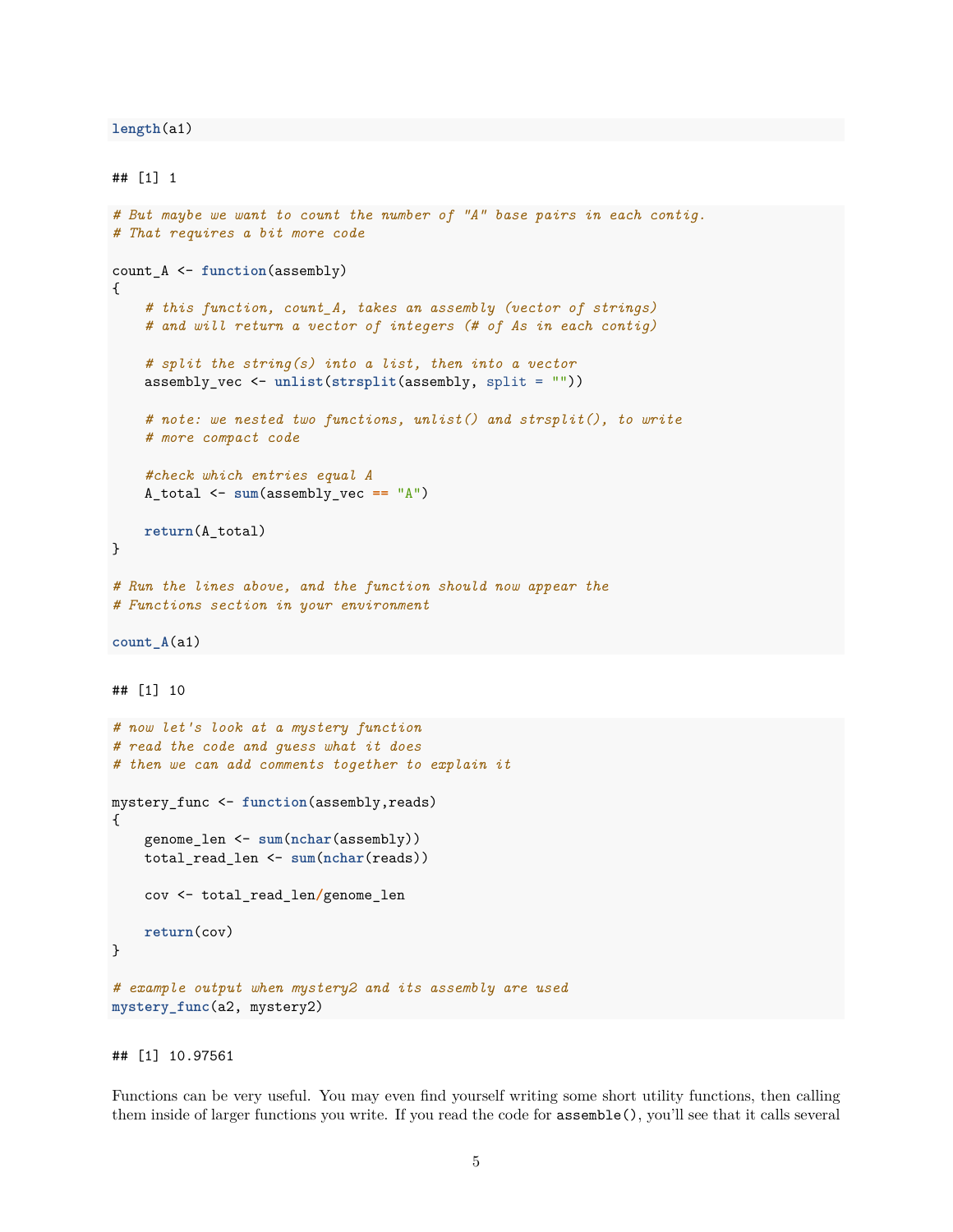simpler functions. This follows the principle of modular programming, where you write small programs to handle each distinct computational task, then combine them together in the right order inside of a larger function or loop.

```
# Here you have a pre-written function to calculate GC content.
# But, the lines of code ARE IN THE WRONG ORDER!
# Read it over, move the code into the right order,
# and add comments to explain each step.
##################################
### Your code below ###
##################################
count_gc <- function(assembly)
{
    GC <- C_total + G_total
    C_total <- sum(assembly_vec == "C")
    assembly_vec <- unlist(strsplit(assembly, split = ""))
    G_total <- sum(assembly_vec == "G")
    return(GC)
}
# When that's complete, use the code from count_gc,
# but add a few lines so that you return the fraction
# of all nucleotides that are GC, not the total count
# I.e. it should be a number between 0 and 1.
fraction_gc <- function(assembly)
{
}
# VALIDATION
# your answer for fraction_gc(a1) should be 0.47 (rounded)
# your answer for fraction_gc(a2) should be 0.59 (rounded)
##################################
##################################
```
**Pause here for a short break, then we'll look at some data together.**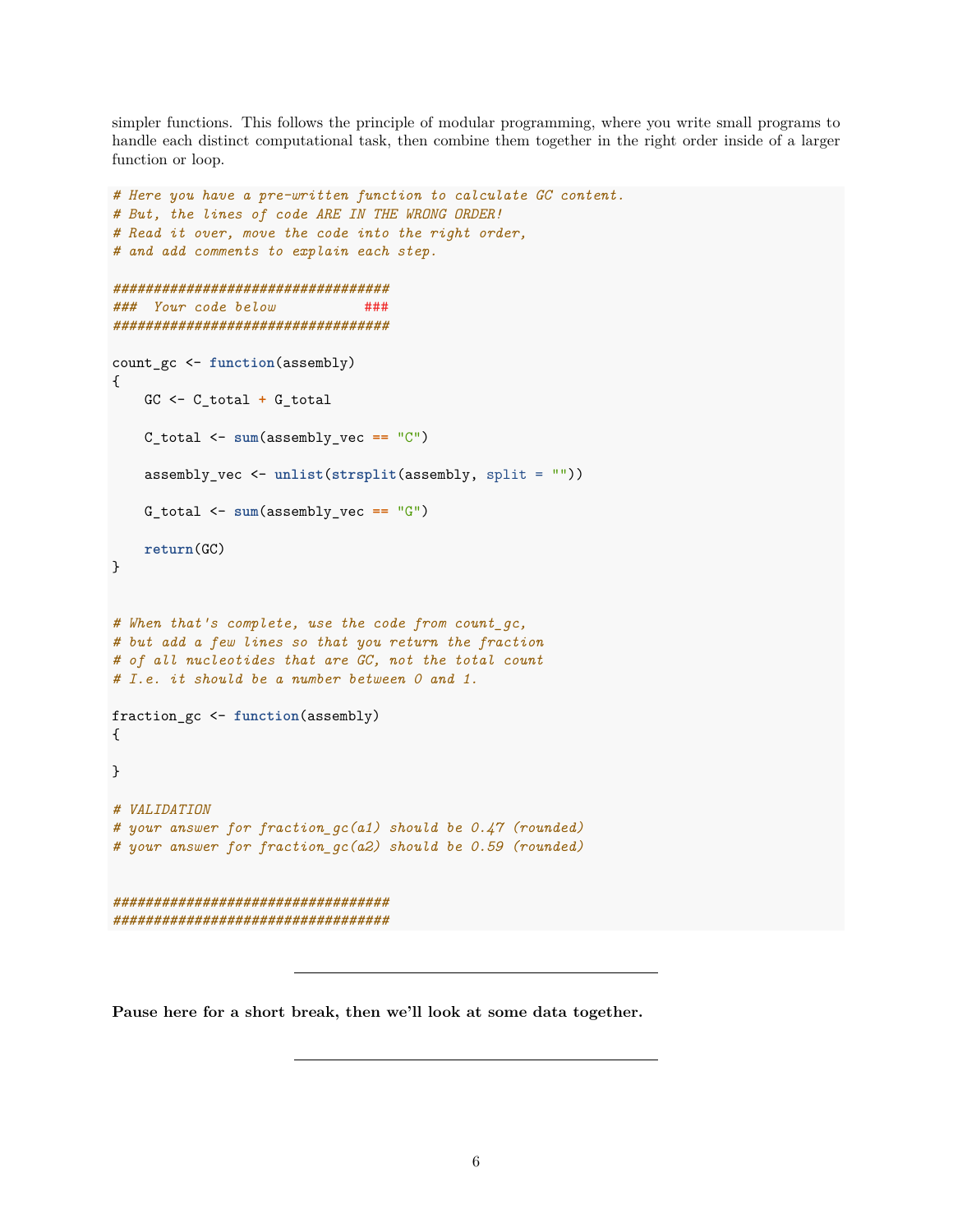#### **What does genomic data look like?**

We are mostly going to avoid dealing with the raw sequencing read data (FASTQ files). These files are very large and messy to work with. It turns out that R doesn't manage its memory efficiently for gigantic data sets, so genome assembly programs tend to be written in other languages.

Let's focus first on FASTA files. These are really just text files, but with a specific format. Your instructor will open the file strain1926.fasta with a text editor. If you want to look at FASTA files, it's good practice to have a lightweight text editor installed on your computer. Some examples are [atom](https://atom.io/) or [Notepad++ \(windows](https://notepad-plus-plus.org/) [only\).](https://notepad-plus-plus.org/) Some hardcore people like [VIM,](https://www.vim.org/download.php) but it's not as easy for starting out.

As we start looking through the strains, you'll each have two strains to focus on. One that is yours alone, and one that you share with a group.

*Link to google doc has been removed for student privacy and data protection.*

# **Homework for Week 3, due Wednesday, 4/15, at 10:59pm**

Besides the data entry in the google doc, all work should be completed inside of this Rmd file and uploaded to Canvas as a pdf or html file.

#### **Finish up labwork (2 pt)**

Make sure that any short responses or coding snippets above have been filled in with your work, and your other data is entered into the google doc.

#### **Online discussion (part of Week 2 participation points)**

Write a follow-up or reply to another student's follow-up on the Week 2 discussion post on Piazza.

#### **Readings and response (3 pts)**

Read over these three very short blog posts: one from Keith Bradnam (he was formerly at UC Davis) summarizing an effort to compare genome assembly approaches, and two from Elin Videvall (she is now a postdoc in conservation genomics at the Smithsonian) explaining the N50 statistic.

- [https://haldanessieve.org/2013/01/28/our-paper-making-pizzas-and-genome-assemblies/,](https://haldanessieve.org/2013/01/28/our-paper-making-pizzas-and-genome-assemblies/)
- [https://www.molecularecologist.com/2017/03/whats-n50/,](https://www.molecularecologist.com/2017/03/whats-n50/)
- [https://www.molecularecologist.com/2017/04/the-first-problem-with-n50/.](https://www.molecularecologist.com/2017/04/the-first-problem-with-n50/)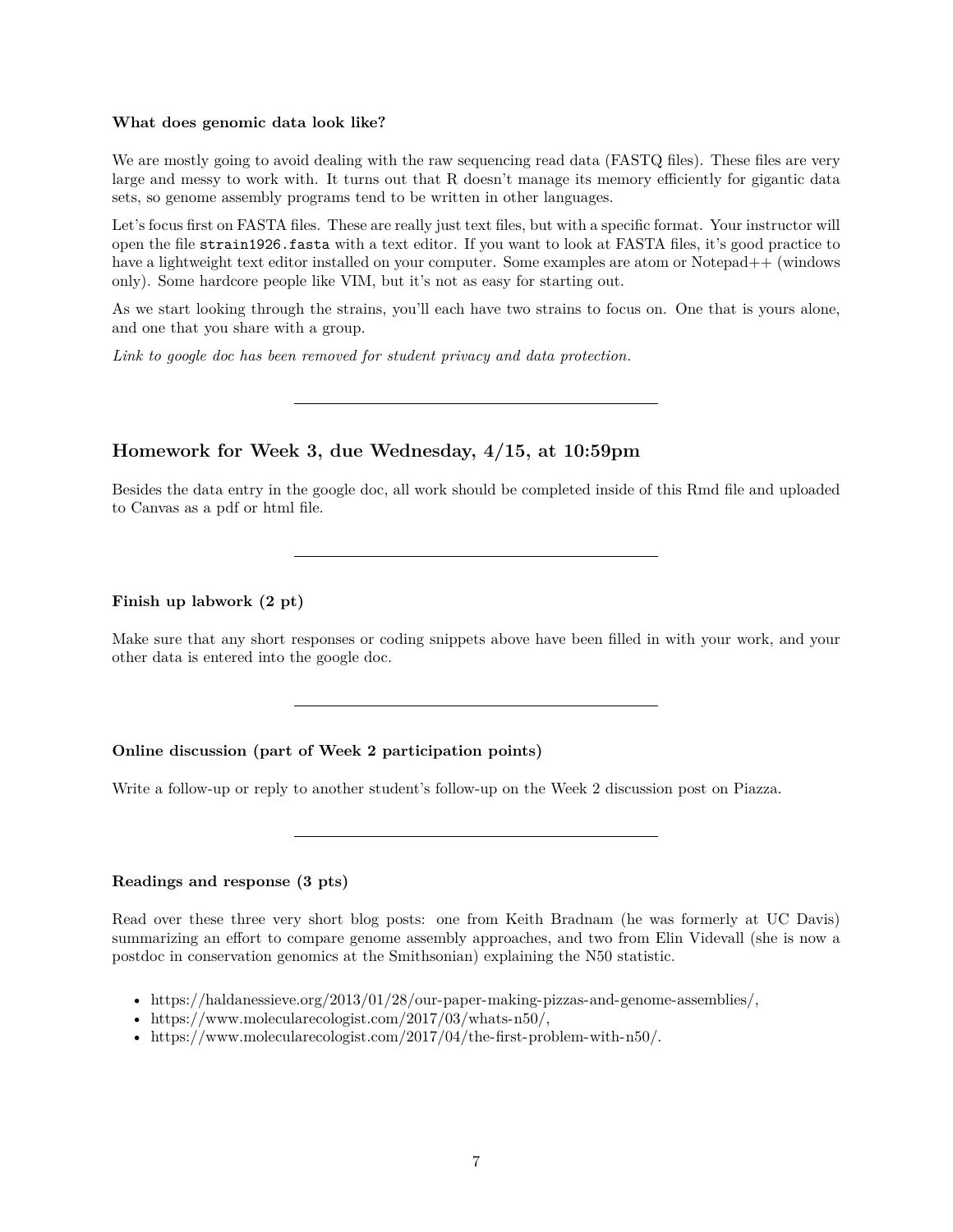**Response prompt** In week 3 we'll spend some time assessing the quality of the assemblies of our halophile genomes. Assembly quality is often evaluated using statistics like N50, or simple counts like the number of contigs, the total summed length of all the contigs (compared with a known genome of a similar organism), etc.

With assembly quality in mind, what are 1-2 main take-aways from the Assemblathon 2 effort, and what are some things to be concerned about when calculating statistics like N50?

# **Your response below (100-200 words)**

# **Data Exploration (5 points total)**

**Data** You have each been assigned a single strain from our BIS 23A data (*link to google doc has been removed for student privacy and data protection*). The data are all FASTA files, which we briefly looked at during Lab 2. These files contain nothing but the DNA sequences of all of the *contigs*. Remember, in most genome assemblies you don't succeed in combining all the reads into one long genome. Instead, you are typically able to combine the reads into a number of longer sections, but there will still be gaps. Because of this, a FASTA file will have multiple sequences: one for each contig (contig stands for contiguous sequence). These files are loaded into the Lab 2 assignment on RStudio Cloud.

**IMPORTANT: READ CLOSELY.** If you're working using a downloaded version of RStudio, you'll need to download your primary and secondary strain FASTA files from Canvas (in the "data" folder in the Files tab). In the folder where you have your Lab 2 Rmd saved, make a new folder called "data" and save the files inside of there. The folder should be called "data" will all lowercase. This will save you headaches later on in the course by ensuring that we all have standardized names for our folders. **END OF EXPLANATION FOR LOCAL (DOWNLOADED) RSTUDIO USERS.**

As part of your homework, you will do a baseline check to see if your primary strain is truly a pure isolate, or is a mix of several species. One simple way to do this is to choose a gene that is typically only found as a single copy in a genome, and search for how many copies you can find. If you find more than one copy, and the copies are different from each other, that means that the genome is probably not a single pure isolate. Instead, there might be several different species of microbe that were living in the same sample, and when you sequenced them you built some contigs of DNA from one species and some contigs from another.

**Complete the task below and enter data into the google doc (2 of the 5 points)** There's a simple online tool to check for multiple copies of the 16S rRNA gene (more on that in the Week 3 lecture). This tool is called [ContEst16S.](https://www.ezbiocloud.net/tools/contest16s) Navigate to the page and click "Bacteria", then click "Upload FASTA" and select your FASTA file from your computer. It might take a minute or two to upload. When it's done uploading, you click "Run ContEst16S". After a minute or two, it will produce an output lower down on the page. There are a few possible outcomes:

- It might find exactly one 16S sequence (probably a pure isolate)
- It might find no 16S sequences (purity unclear)
- It might find several 16S sequences that are very similar (possibly pure)
- It might find several 16S sequences that are very different (definitely not pure)

In the google doc, record the "Decision". Also, if the tool finds any 16S fragments, scroll down the page to "Sequences" and copy and paste the first sequence (the actual nucleotides, not the species name) into the "16S Sequence 1" column in our google doc and paste the second sequence (if relevant) into the "16S Sequence 2" column. If there are more than two 16S sequences, only paste the first two, and make a note that there are more in the "Notes" column.

Strain 1926 has already been completed as an example of what we are looking for.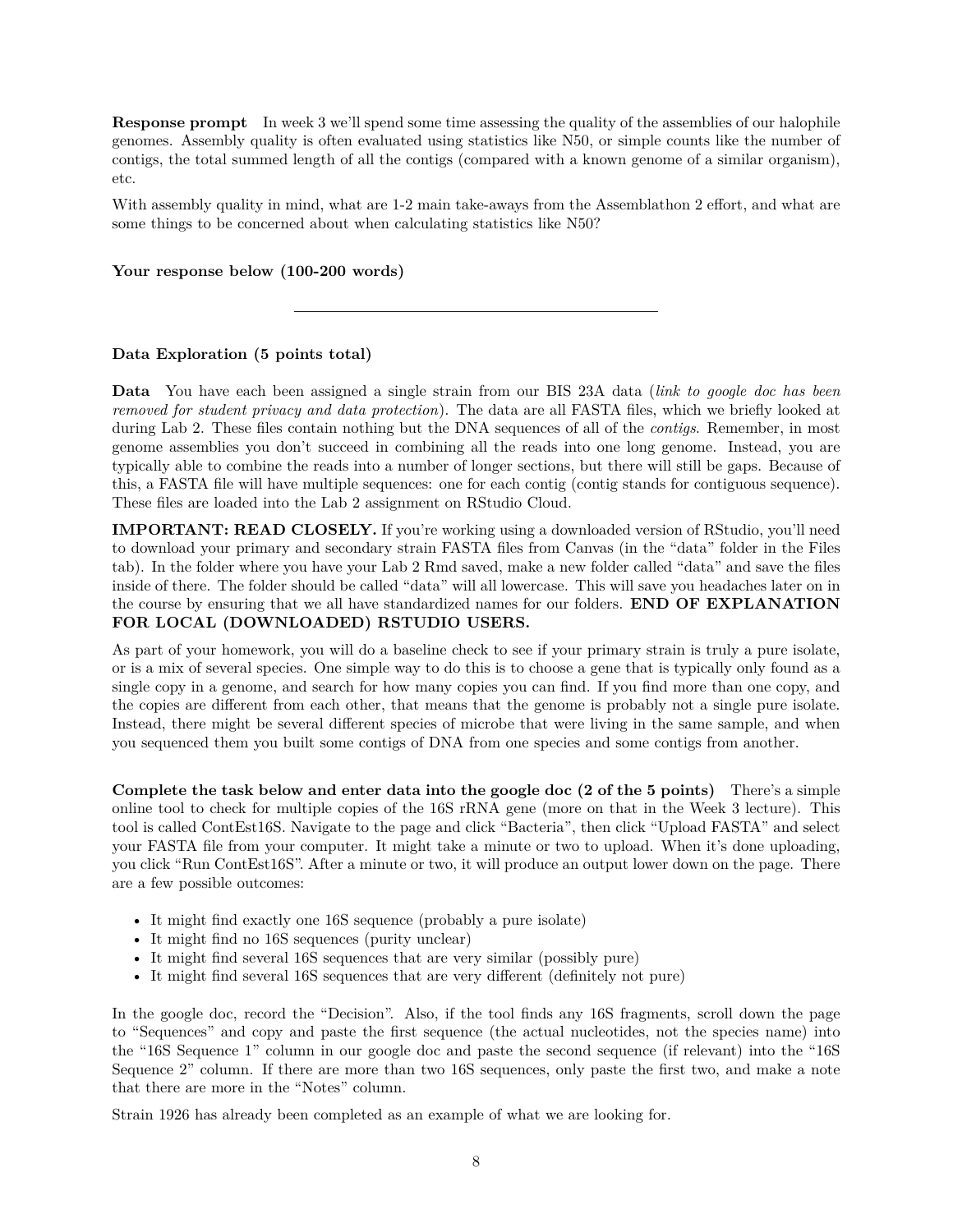# **Coding (3 of the 5 points)**

**Complete short tutoral on Biostrings** We have created a short tutorial on using the Biostrings package. This package allows for easy manipulation of FASTA sequence data (hooray, no more unlist(strsplit()) shenanigans). The tutorial is designed to run on the command line in RStudio Cloud. Even if you plan to complete your RMarkdown work in a downloaded form, it is probably still easier to do this tutorial using RStudio Cloud. For best results, use the Google Chrome browser.

If you are using RStudio Cloud, you can simply run the command swirl() in your console (lower left). Then enter your name, select "Genome Sequence Data in R", then select the "Working with Biostrings" lesson.

One minor point, use the left arrow, <-, not the equals sign, =, when storing variables for this tutorial. That will help the automatic system understand your code.

Note: if you cannot make this tutorial work on RStudio Cloud, contact your instructors and we can help you install the tutorial locally. It's a little finicky, but not too hard.

**Try loading your own primary strain to check a few genomic features** You can use the function readDNAStringSet() with your FASTA file as the input to create a DNAStringSet object in your environment. Use functions like width() (the length of all contigs) and mean() to calculate the following:

- The length (AKA width) of the largest contig in your strain's assembly,
- The mean length of all the contigs in your assembly,
- The total number of contigs (after loading, you can just look at environment to see the dimensions of your DNAStringSet).

*Enter these data into the appropriate columns of the google doc.* All the FASTA files are available in the Rmd file for Lab 2 on RStudio Cloud. If you are using a downloaded version of RStudio, you should have already saved your data from Canvas into a folder called "data" that is located in the same place as your Lab 2 Rmd. The code below models how to get started.

```
##################################
### Your code below ###
##################################
# use this space to load your FASTA file and get the data requested above.
# template for loading your data as a DNAStringSet
# you'll need to edit the filename to match the FASTA file for
# your strain
my_strain <- readDNAStringSet("data/ENTER_YOUR_STRAIN.fasta")
# for the example (strain 1926), we used the command
# strain_1926 <- readDNAStringSet("data/strain1926.fasta")
# we commented the line above so it won't automatically run
##################################
##################################
```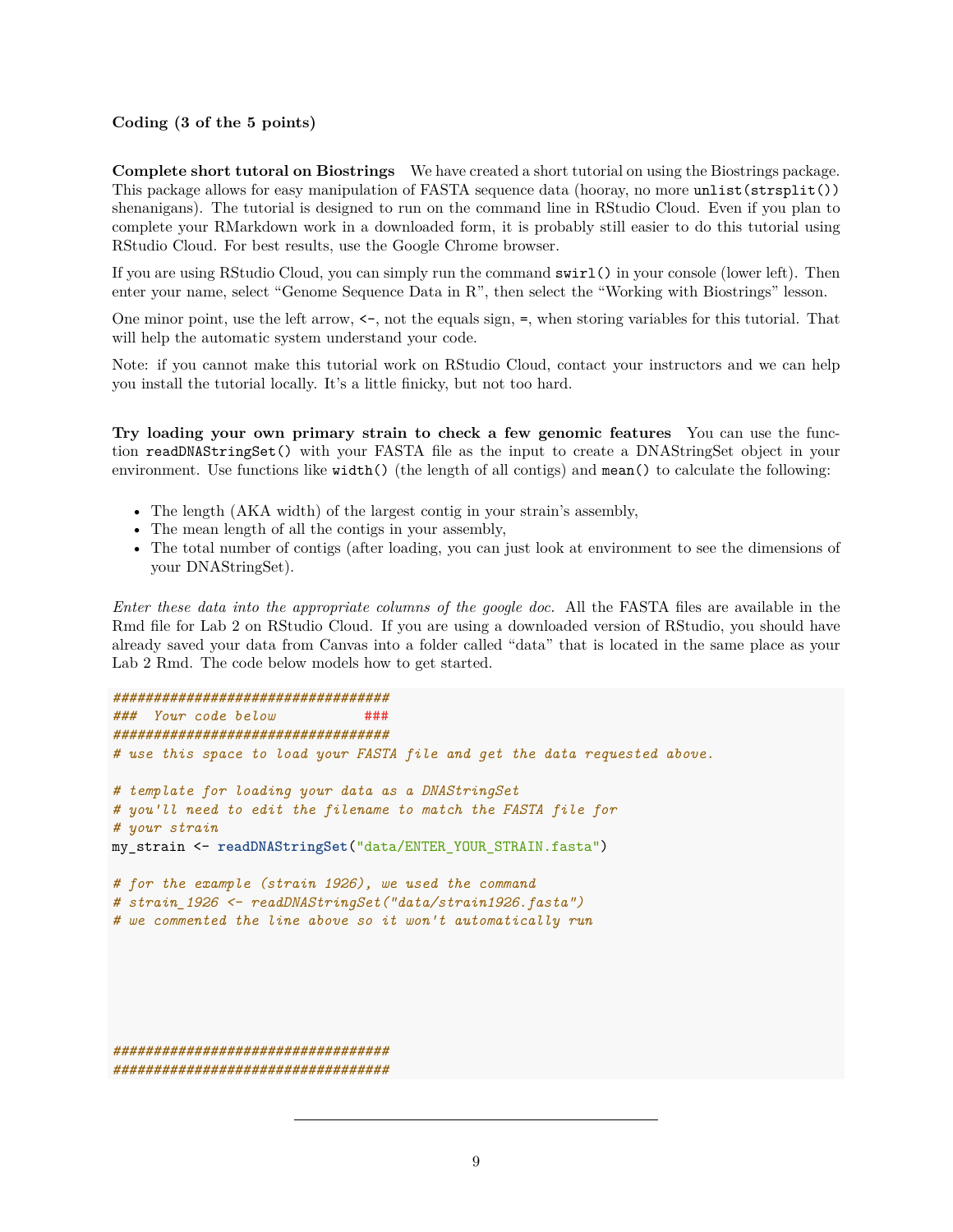# **Code Appendix**

This includes all of the inline code you wrote in the coding sections while you were exploring in this week's lab. You don't need to run anything – it will automatically fill itself in.

```
# Use this space to write the code for assembling the mystery sequences
# Assemble mystery2, 3, 4, 5, 6, and 7, and store them as
# a2, a3, a4, a5, a6, a7
##################################
### Your code below ###
##################################
# example for mystery2
a2 <- assemble(mystery2, min_overlap = 5)
##################################
##################################
# Here you have a pre-written function to calculate GC content.
# But, the lines of code ARE IN THE WRONG ORDER!
# Read it over, move the code into the right order,
# and add comments to explain each step.
##################################
### Your code below ###
##################################
count_gc <- function(assembly)
{
    GC <- C_total + G_total
    C_total <- sum(assembly_vec == "C")
    assembly_vec <- unlist(strsplit(assembly, split = ""))
    G_total <- sum(assembly_vec == "G")
    return(GC)
}
# When that's complete, use the code from count_gc,
# but add a few lines so that you return the fraction
# of all nucleotides that are GC, not the total count
# I.e. it should be a number between 0 and 1.
fraction_gc <- function(assembly)
{
}
```